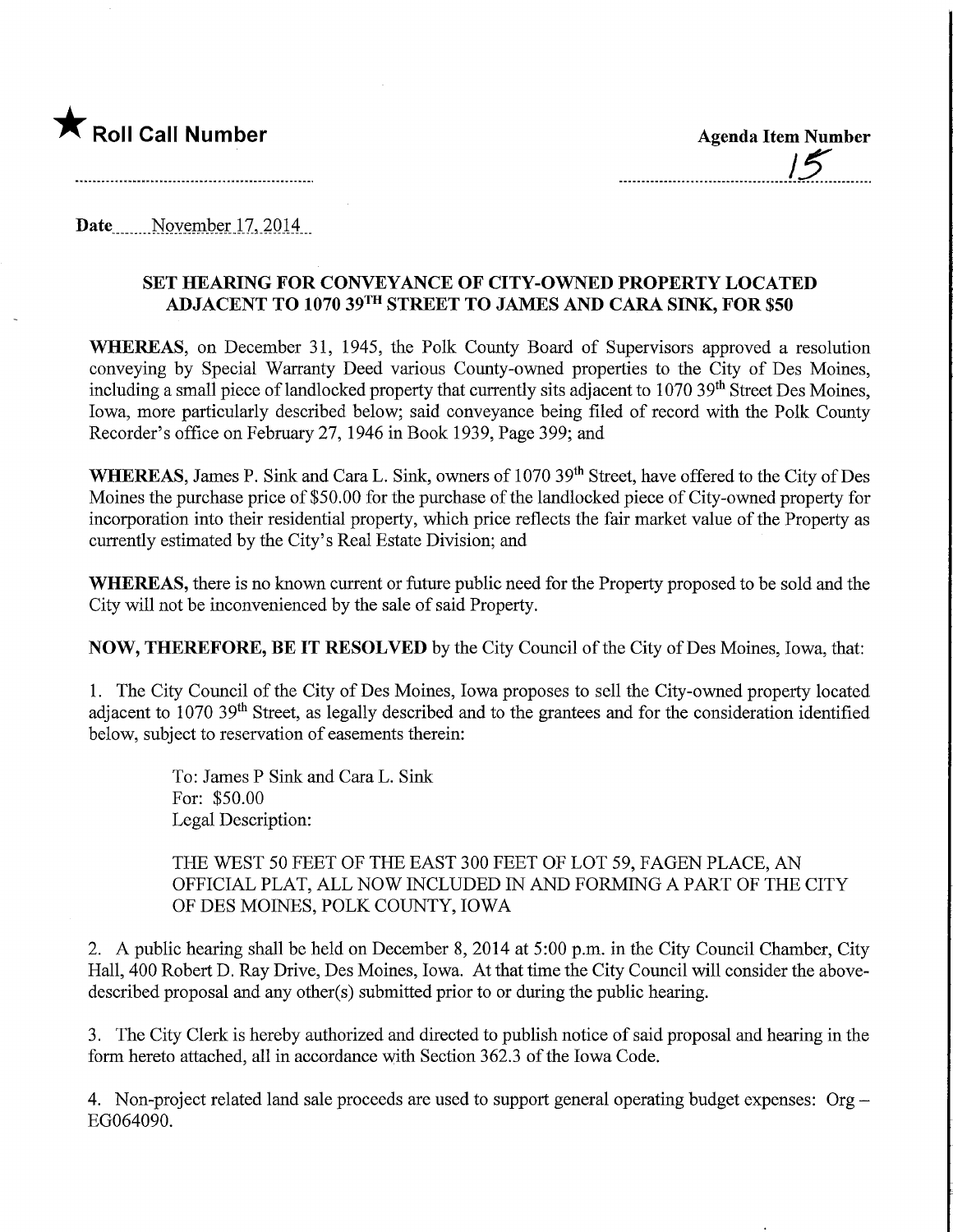

Date........ November 17, 2014

Moved by to adopt.

----------------------------------

APPROVED AS TO FORM:

 $\mathcal{L}% _{M_{1},M_{2}}^{\alpha,\beta}(\varepsilon)=\mathcal{L}_{M_{1},M_{2}}^{\alpha,\beta}(\varepsilon)$ 

Cori Kuhn Coleman, Assistant City Attorney



| . - د، ۲              |             |             |             |                 |                                                                                                                                                                                                        |  |  |
|-----------------------|-------------|-------------|-------------|-----------------|--------------------------------------------------------------------------------------------------------------------------------------------------------------------------------------------------------|--|--|
| <b>COUNCIL ACTION</b> | <b>YEAS</b> | <b>NAYS</b> | <b>PASS</b> | <b>ABSENT</b>   | <b>CERTIFICATE</b>                                                                                                                                                                                     |  |  |
| <b>COWNIE</b>         |             |             |             |                 |                                                                                                                                                                                                        |  |  |
| <b>COLEMAN</b>        |             |             |             |                 | I, DIANE RAUH, City Clerk of said City hereby<br>certify that at a meeting of the City Council of<br>said City of Des Moines, held on the above date<br>among other proceedings the above was adopted. |  |  |
| <b>GATTO</b>          |             |             |             |                 |                                                                                                                                                                                                        |  |  |
| <b>GRAY</b>           |             |             |             |                 |                                                                                                                                                                                                        |  |  |
| <b>HENSLEY</b>        |             |             |             |                 |                                                                                                                                                                                                        |  |  |
| <b>MAHAFFEY</b>       |             |             |             |                 | IN WITNESS WHEREOF, I have hereunto set my<br>hand and affixed my seal the day and year first<br>above written.                                                                                        |  |  |
| <b>MOORE</b>          |             |             |             |                 |                                                                                                                                                                                                        |  |  |
| <b>TOTAL</b>          |             |             |             |                 |                                                                                                                                                                                                        |  |  |
| <b>MOTION CARRIED</b> |             |             |             | <b>APPROVED</b> |                                                                                                                                                                                                        |  |  |
|                       |             |             |             |                 | City Clerk                                                                                                                                                                                             |  |  |
| Mayor                 |             |             |             |                 |                                                                                                                                                                                                        |  |  |
|                       |             |             |             |                 |                                                                                                                                                                                                        |  |  |
|                       |             |             |             |                 |                                                                                                                                                                                                        |  |  |
|                       |             |             |             |                 |                                                                                                                                                                                                        |  |  |

 $\ddot{\phantom{0}}$